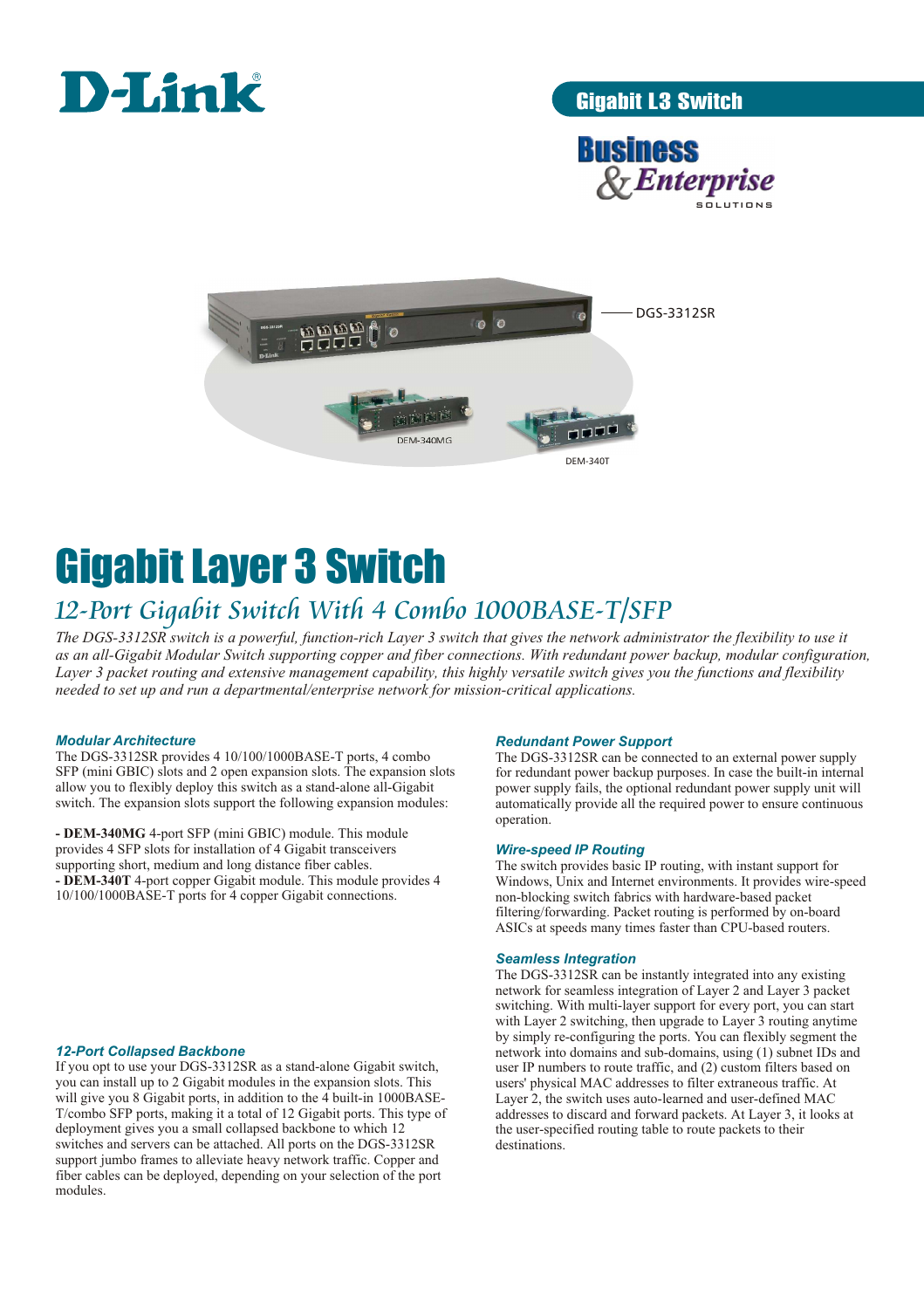## *Product Description DGS-3312SR*

## Gigabit L3 Switch

## *VLANs for Enhanced Security & Performance*

The DGS-3312SR supports 802.1Q and port-based VLANs to improve security and bandwidth utilization. This limits the broadcast domains and confines intra-group traffic within their segments. The switch also supports GVRP (GARP VLAN Registration Protocol) for automatic VLAN configuration distribution.

## *Advanced Network Access Management*

802.1x features enable user authentication for each network access attempt. Port security features allow you to limit the number of MAC addresses per port in order to control the number of stations for each port. Static MAC addresses can be defined for each port to ensure only registered machines are allowed to access. By enabling both of these features, you can establish an access mechanism based on user and machine identities, as well as control the number of access stations.

## *Multi-Layer Access Control List (ACL)*

Access Control Lists (ACL) allow the network administrator to define policies on network traffic control. The switch supports comprehensive and multi-layer ACLs, providing a powerful tool for network management. For example, the switch can be set to block malicious bulk traffic from specific clients based either on MAC or IP addresses. Or during a virus attack, the switch can be set to restrict its flooding based on a virus's unique pattern based on TCP/UDP port number.

## *Advanced CoS Support*

The switch supports not only Layer 2 802.1p Priority Queue control, but also a variety of ways to prioritize network packets. Multi-layer information from L2 to L4 can be used to classify packet priorities. This function allows you to attach IP telephony devices or video servers to the switch to run delay-sensitive applications like video conference. The DGS-3312SR supports up to 8 CoS (Class of Service) queues.

## *Flexible Transmission Scheduling*

The switch supports 2 methods of packet transmission scheduling: Strict Priority Queuing and Weighted Round-Robin (WRR). You can select to use Strict Priority Queuing to strictly enforce your priority queues, or WRR to address bandwidth limitations at peak time. WRR allows each queue to be assigned a different percentage of the output port's bandwidth, so that lower-priority queues are not denied access to buffer space and port bandwidth.

## *IGMP Snooping for Broadcast Control*

The switch listens to IGMP (Internet Group Management Protocol) messages to build mapping table and associate forwarding filters. It dynamically configures the switch ports to forward IP multicast traffic only to those ports associated with multicast hosts.

## *Broadcast Storm Control*

To prevent too many broadcast/multicast from flooding the network, broadcast/multicast storm control is configured to screen excessive traffic. Threshold values are available to control the rate limit for each port. Packets are discarded if the respective count exceeds the configured upper threshold in a given time interval. The possible range of upper threshold is from 0 to 255k packets per second.

## *Port Mirroring*

This function allows you to mirror adjacent ports for the purpose of analyzing incoming and outgoing packets where packet patterns can be studied.

## *Spanning Tree for Redundant Backup Bridge Path*

For mission critical environments with multiple switches supporting STP, you can configure the stack with a redundant backup bridge path, so transmission and reception of packets can be guaranteed in event of any fail-over switch on the network. The

## *Features*

- $\blacksquare$ *4 built-in 10/100/1000BASE-T ports*
- *4 built-in combo SFP (mini GBIC) \**
- *2 expansion slots for Gigabit port module installation*
- *Selection of 4-port 1000BASE-T and SFP modules for expansion*  m. *slots*
- $\blacksquare$ *Redundant power supply support*
- *Jumbo frame support (up to 9,216 bytes)*
- $\mathbf{r}$ *IP routing supporting RIP-1, RIP-2, OSPF routing protocols, DVMRP, PIM Dense mode*
- *802.1Q VLAN, GARP/GVRP support*
- *IGMP snooping, 802.1p Priority Queues, port mirroring support Multi-layer (Layer 2 to Layer 4) ACL and CoS support*
- *Broadcast storm control*
- *802.1D compatible, 802.1w Rapid Spanning Tree for redundant backup bridge paths*
- *SNMP v.1, v.3 network management, 4 groups of RMON*
- *802.1x port-based/MAC-based access control*
- *Per-port bandwidth control*
- *802.3ad LACP port trunks* m.
- *Command Line Interface, TFTP firmware upgrade, Web-based management, Web GUI Traffic Monitoring support*
- *SNMP management/MIB support*

*<sup>\*</sup> Use of the SFP will disable their corresponding built-in 10/100/1000BASE-T connections.*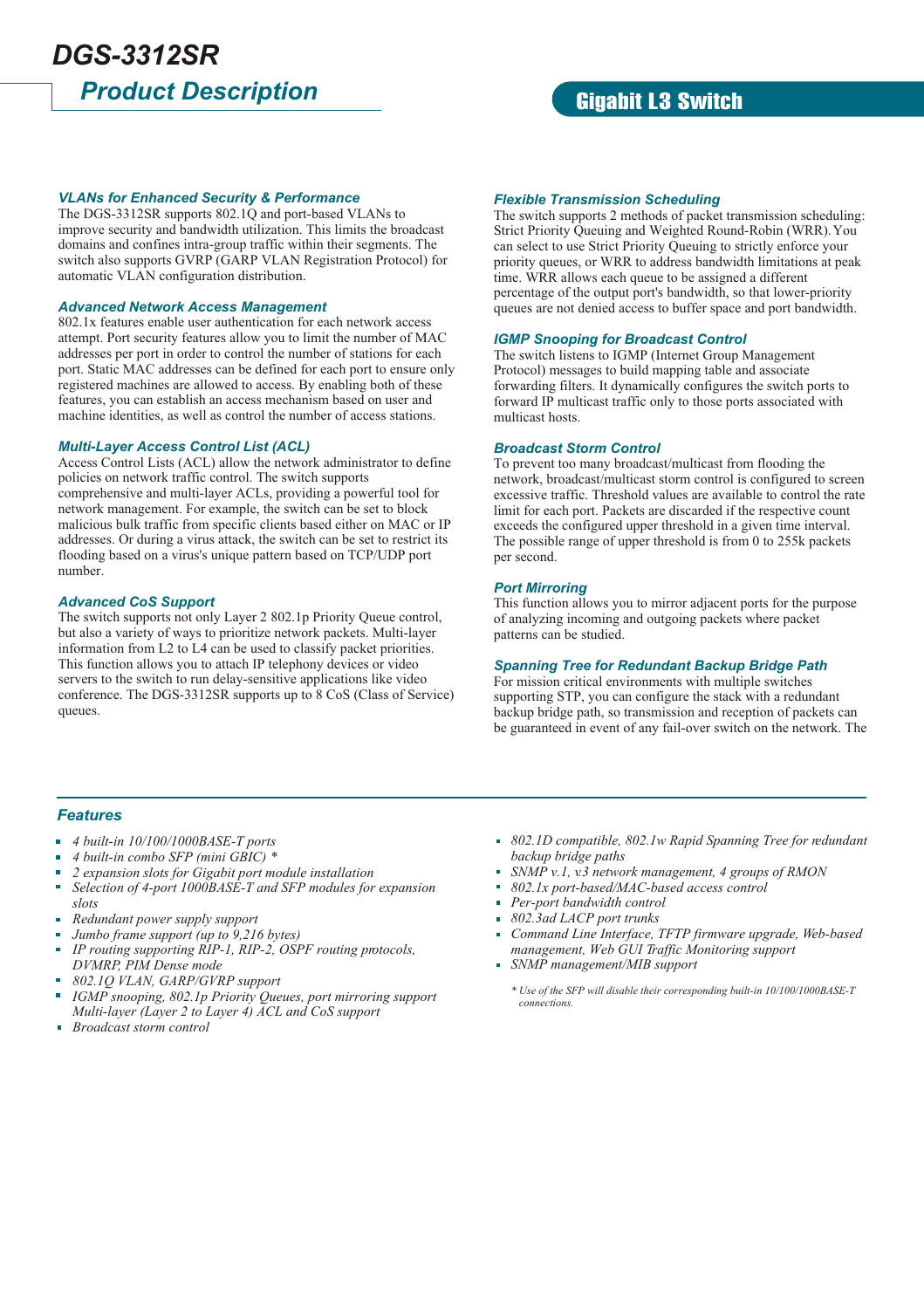## *DES-3312SR*

## *Technical Specifications*

#### *Hardware* **Device Ports**

- 4 built-in 10/100/1000BASE-T ports
- 4 built-in combo SFP (mini GBIC) \*
- RS-232 console port

*\* Use of the SFP will disable their corresponding built-in 10/100/1000BASE-T connections. These Gigabit ports can be configured for server/backbone attachments, or for switch stacking.* 

## **Number of Expansion Slots**

2

## **Port Modules (for expansion slots)**

- DEM-340MG: 4 SFP slots - DEM-340T: 4 10/100/1000BASE-T ports

## **Port Standard/Function Support**

- IEEE 802.3 10BASE-T/802.3u 100BASE-TX/802.3ab 1000BASE-T
- ANSI/IEEE 802.3 NWay auto-negotiation
- IEEE 802.3x Flow Control
- Auto MDI/MDIX
- Port mirroring

### **SFP (Mini GBIC) Support**

- IEEE 802.3z 1000BASE-LX (DEM-310GT transceiver)
- IEEE 802.3z 1000BASE-SX (DEM-311GT transceiver)
- IEEE 802.3z 1000BASE-LH (DEM-314GT transceiver)
- IEEE 802.3z 1000BASE-ZX (DEM-315GT transceiver)

## **Forwarding Rate**

#### 17.8Mpps (max.)

## **Switch Fabric**

24Gbps

## **Diagnostic LEDs**

- **Per device:**
- Power
- Console - RPS
- **Per RJ-45 port:**
- Speed
- Link/Act
- **Per SFP port:**
- Link/Act

## *Software*

## **IP Routing**

- IP v4 support
- IP Fragmentation support - Routing protocols supported: Static routing RIP-1, RIP-2 OSPF v.2

## **VLAN**

- IEEE 802.1Q Tagged VLAN
- Port-based VLAN (non-overlapping)
- GARP/GVRP
- Maximum number of VLANs: 4K

## **Priority Queues (CoS)**

- Standard: IEEE 802.1p
- Number of queues: 8 per port

#### **Traffic Classification (CoS)**

## **Can be based on user-definable application types:**

- TOS
- Diffserv (DSCP)
- Port-based
- MAC address
- IP address
- TCP/UDP port number

## **Network Access Security**

- 802.1x user authentication: port-based and MAC-based
- RADIUS client for 802.1x support
- SSH2 \*
- $\text{SSL}$   $^*$
- TACACS/TACACS+/XTACACS \*
- Cisco-like port security
- Multi-layer Access Control List (ACL) based on: MAC VLAN

## Gigabit L3 Switch

## 802.1p

Diffserv (DSCP) IP address Protocol type TCP/UDP destination port number

*\* Functions available in next firmware upgrade* 

## **Spanning Tree**

- 802.1D compatible
- 802.1w Rapid Spanning Tree

## **Multicast**

- IGMP v2 - IGMP Snooping
- DVMRP
- PIM-DM

### **Port Trunk**

- Number of ports per trunk: 8 (max.)
- Number of trunk per switch: 6 (max.) (in DGS-3312SR stand alone mode only)
- Trunking mode: static
- Operation mode: load sharing
- 802.3ad LACP support

## *Performance*

**Transmission Method** Store-and-forward

## **MAC Address Table**

16K entries per device

**Routing Table** 2K entries per device

### **MAC Address Learning**

- Dynamic entries: automatic update
- Static entries: user-defined

**Layer 2 Packet Filtering/Forwarding Rates (half duplex)** 1,488,100 pps per port (max.)

#### **RAM Buffer** 1MB per device

**Jumbo Frame Size** Up to 9,216bytes

**Broadcast Storm Control** Rate control of Broadcast, unknown Multicast and Unicast packets

## *Configuration & Management*

- **Management Support**
- SNMP v.1, v.3
- Web-based management
- CLI (command line interface)

- Web GUI traffic monitoring

- Web MAC address browsing - SNMP trap on MAC notification

- IP filtering on management interface

- 802.1Q VLAN/802.1p MIB (RFC 2674)

- RMON monitoring

- Password enable

- MIB-II (RFC 1213) - Bridge MIB (RFC 1493) - RMON MIB (RFC 1757) - RIP (RFC 1724) - OSPF (RFC 1850) - CIDR (RFC 2096)

- IGMP MIB (RFC 2933) - IF (Interface) MIB (RFC 2233) - Ethernet-like MIB (RFC 1643) - D-Link enterprise MIB

- SYSLOG

- SNTP

**MIBs**

- Telnet server - Telnet remote control console